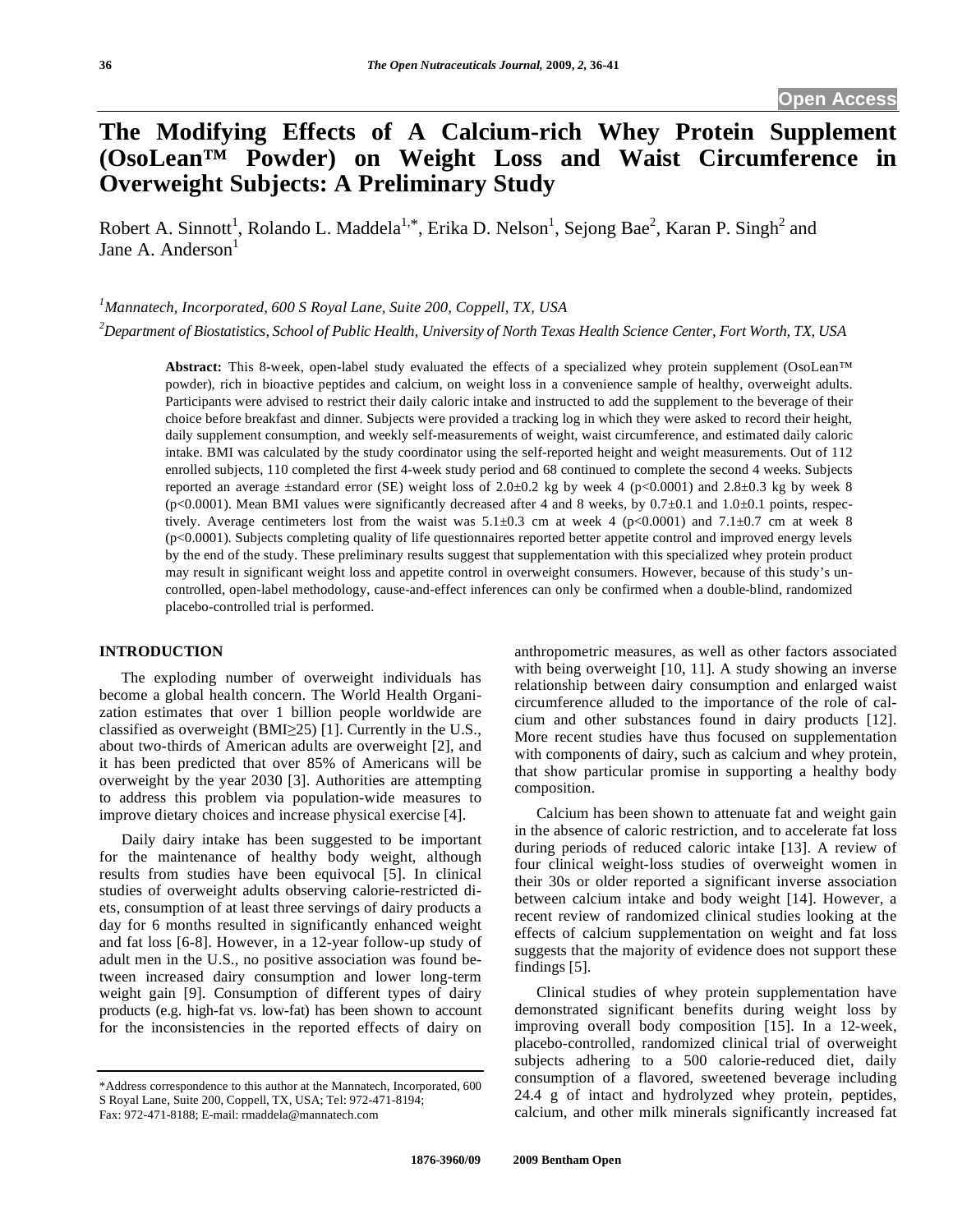loss and retained lean muscle mass when compared to nonsupplemented controls [16].

 While dairy and calcium intake are often associated with weight and/or fat loss, the results from multiple clinical studies make it difficult to establish a clear relationship. Whey protein supplementation also appears to improve body composition, but its effects on weight loss are less studied. With an overwhelming number of weight-loss supplements on the market, it is becoming more difficult to fully assess and rely on their proposed safety and efficacies. This openlabel study aimed to determine whether a version of a clinically-tested, calcium-rich whey protein supplement [16], without sweeteners or flavor additives, could positively impact weight, BMI, waist circumference, and quality of life parameters in overweight volunteers.

## **MATERIALS AND METHODOLOGY**

#### **Study Design**

 An open-label study was designed to assess the efficacy of a whey protein supplement on weight, BMI, and waist circumference over an eight-week period. Before initiation of the study, pre-screened, healthy, overweight  $(BMI<sub>25</sub>)$ subjects were advised to consult a healthcare professional before starting the reduced–calorie diet program and were required to sign an Informed Consent form. Subjects were advised to reduce caloric intake by 500 calories/day for the duration of the study, relying on limiting food size portions as a key to success. To improve the chances of success with caloric reduction, women were given a sample meal plan providing 1500 calories/day, and men were given a sample meal plan providing 2000 calories/day, although individual caloric intakes were expected to vary based on personal consumption. Participants were given a tracking log in which they were required to record their height and their daily whey protein supplement intake, and at the end of each week, record their estimated daily caloric intake, body weight, and waist circumference. The study was divided into two four-week periods. Subjects who completed the tracking log through week 4 were allowed to continue through week 8. A self-administered questionnaire to assess quality of life was completed on day 1 and at the end of weeks 4 and 8. Subjects were instructed to report any adverse signs or symptoms experienced while on the study product. The study protocol was reviewed and approved by an internal ethics committee and was conducted in compliance with the provisions of the Declaration of Helsinki.

#### **Subjects**

 A convenience sample of healthy, overweight adults who had stable body weights over the previous two months and were not involved in another weight loss plan were eligible for study pre-screening. Pre-screening exclusion criteria included: known contraindication or hypersensitivity to any ingredients in the supplement; females who were planning to be pregnant, who were pregnant or lactating, or who were not willing to use a medically-approved birth control method; individuals for which weight loss programs were contraindicated as advised by their physician; weight loss  $\geq$ 10 lb (4.5 kg) in the last 6 months; history or evidence of clinically significant disease such as cancer, liver disease, kidney disease, cardiovascular disease, uncontrolled hypertension, thyroid disorder, and other endocrine problems; on medications known to affect weight; previous/current diagnosis of an eating disorder; current bipolar, depression, substance abuse, or dependence disorder; history of intestinal obstruction or prone to intestinal obstruction; history of any surgery on their gastrointestinal system or perforation of the stomach or intestines; history or evidence of peptic ulcer; history or evidence of Inflammatory Bowel Disease; history of brain or spinal cord injury.

#### **Supplement**

 The specialized whey protein supplement (OsoLean™ powder, Mannatech, Incorporated, Coppell, TX) provided 45 calories and contained 10 g of protein and 244 mg of calcium per serving. All ingredients are classified as GRAS (Generally Recognized as Safe) by the U.S. Food and Drug Administration. Subjects were instructed to add one serving  $(12.2 \text{ g})$  of the supplement to 8 fluid oz  $(237 \text{ mL})$  of liquid and drink once in the morning, 20 minutes before breakfast, and again in the evening, 20 minutes before dinner, for a total of 24.4 g/day.

#### **Body Measurements**

 Participants were given detailed instructions on how to properly measure body weight (in pounds), height (in inches), and waist circumference (in inches), and asked to record these measurements in their tracking log. Body weight was measured on bathroom scales, in bare feet and loose, non-bulky clothing (e.g. gym shorts and T shirt). If the weight fraction was less than  $\frac{1}{2}$  pound, this was rounded down to the nearest whole pound; if the weight fraction was  $\frac{1}{2}$  pound or greater, this was rounded up to the next whole pound. At the beginning of the study, height was measured in bare feet and loose clothing, standing on a flat surface with the head held horizontal, eyes looking directly forward with the line of vision horizontal, and chin parallel to the floor. Height was recorded to the nearest  $\frac{1}{2}$  inch. Waist circumference was determined by measuring the waist at the midpoint between the lower border of the rib cage and the iliac crest, keeping arms at the side of the body, and using a tape measure against the skin, level and parallel to the floor. Waist circumference was recorded at the end of a normal, relaxed exhalation and rounded down to the nearest  $\frac{1}{2}$  inch. BMI was calculated by the research staff from the weight and height measurements using the BMI calculator of the Department of Health and Human Services, National Institutes of Health [17]. For publication purposes, all measurements were converted to SI Units (International System of Units) by the research staff.

## **Quality of Life Assessment**

 Investigators developed a simple quality of life questionnaire based on other commonly used quality of life questionnaires. Subjects completed the questionnaire on day 1 and at the end of weeks 4 and 8. Ten questions were asked regarding subjects' overall health, performance of moderate activities and normal work, energy levels, ability to cope with stress, personal relationships, mood, sleep pattern, pain relief, and ability to control appetite. Answers were chosen from a scale of how often the subjects experienced positive levels of these qualities: none, a little, some, most, or all of the time.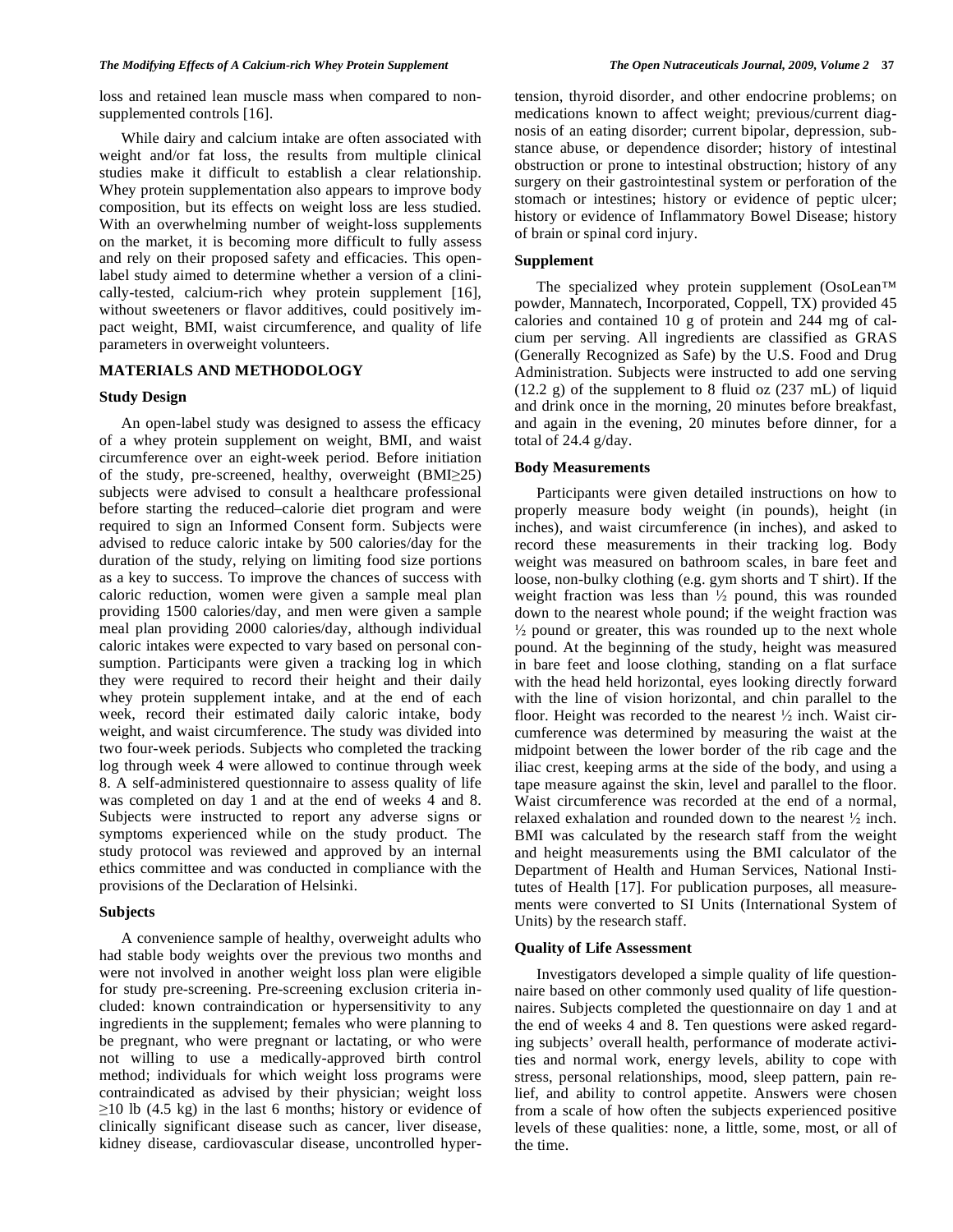#### **Statistics**

 Body weight, BMI, and waist circumference were analyzed using a two-tailed paired t-test to compare the primary outcomes at specific time periods vs. baseline values. Data from the quality of life questionnaire was analyzed using the McNemar's chi-square test to detect if there were significant changes in subject responses. Significance was set at a  $p \leq 0.05$ .

# **RESULTS**

#### **Subject Participation**

 From a convenience sample of 112 participants (80 females, 32 males) who were deemed eligible and signed an Informed Consent form, 110 subjects completed the first four weeks of the study, and 68 continued through the second four weeks. Two participants dropped out on the first week. After the completion of week 4, one volunteer dropped out because of mild gastrointestinal symptoms, one complained of the taste of the product, and 40 subjects either voluntarily withdrew for personal reasons unrelated to the study or dropped out for unspecified reasons.

## **Estimated Caloric Intake**

 The subjects of this study did not appear to comply with the recommended 500 calorie/day reduction. The reported average changes in daily caloric intake were significant during the first 4 weeks of the study (range: -132 to -65 cal; p<0.05), but did not remain significant through the final 4 weeks (range: -18.5 to 19.1 cal).

## **Effects of Whey Protein Supplementation on Body Composition**

 Baseline characteristics of the 112 participants who began the study are described in Table **1**. During the study, body weight continuously decreased from baseline, with an average weight loss of  $2.0 \pm 0.2$  kg at the end of week 4 and 2.8±0.3 kg at the end of week 8 (Fig. **1**). The average amount of weight loss became significant compared to baseline by the end of the first week and remained significant through the end of week  $8$  ( $p<0.0001$ ). The significant losses in body weight led to reductions in the mean BMIs of overweight subjects, a difference of  $0.7\pm0.1$  points at the end of week 4 and a difference of 1.0±0.1 points at the end of week 8 (p<0.0001) (Fig. **2**).

**Table 1. Baseline Characteristics of Study Participants (N=112)** 

| Age $(y)$ $(\%)$          | 18-34     | 8.0             |
|---------------------------|-----------|-----------------|
|                           | $35 - 44$ | 13.4            |
|                           | 45-54     | 30.4            |
|                           | 55-64     | 34.8            |
|                           | 65-74     | 12.5            |
|                           | $75+$     | 0.9             |
| Height $(cm)*$            |           | $167.9 \pm 0.9$ |
| Weight $(kg)^*$           |           | $87.1 \pm 1.6$  |
| $BMI*$                    |           | $30.9 \pm 0.5$  |
| Waist circumference (cm)* |           | $99.8 \pm 1.3$  |

\*Reported values are means  $\pm$  SE.



**Fig. (1).** Body weight was reduced in subjects consuming a specialized whey protein supplement twice a day for 8 weeks. The average body weights reported at the end of each week during the study were significantly reduced compared to baseline (p<0.0001). Error bars represent ±SE.



**Fig. (2).** Mean Body Mass Index (BMI) decreased in subjects consuming a specialized whey protein supplement twice a day for 8 weeks. Average BMI significantly decreased compared to baseline values by the end of the first week  $(p<0.0001)$  and remained significant throughout the completion of the study (p<0.0001). Error bars represent ±SE.

 Waist circumference is a convenient and simple measure which is unrelated to height, correlates closely with BMI, and is an approximate index of intra-abdominal fat mass and total body fat [18]. Subjects reported losing an average of 5.1 $\pm$ 0.3 cm by the end of week 4 and an average of 7.1 $\pm$ 0.7 cm by the end of week  $8 \frac{\text{p}}{\text{0.0001}}$  from their baseline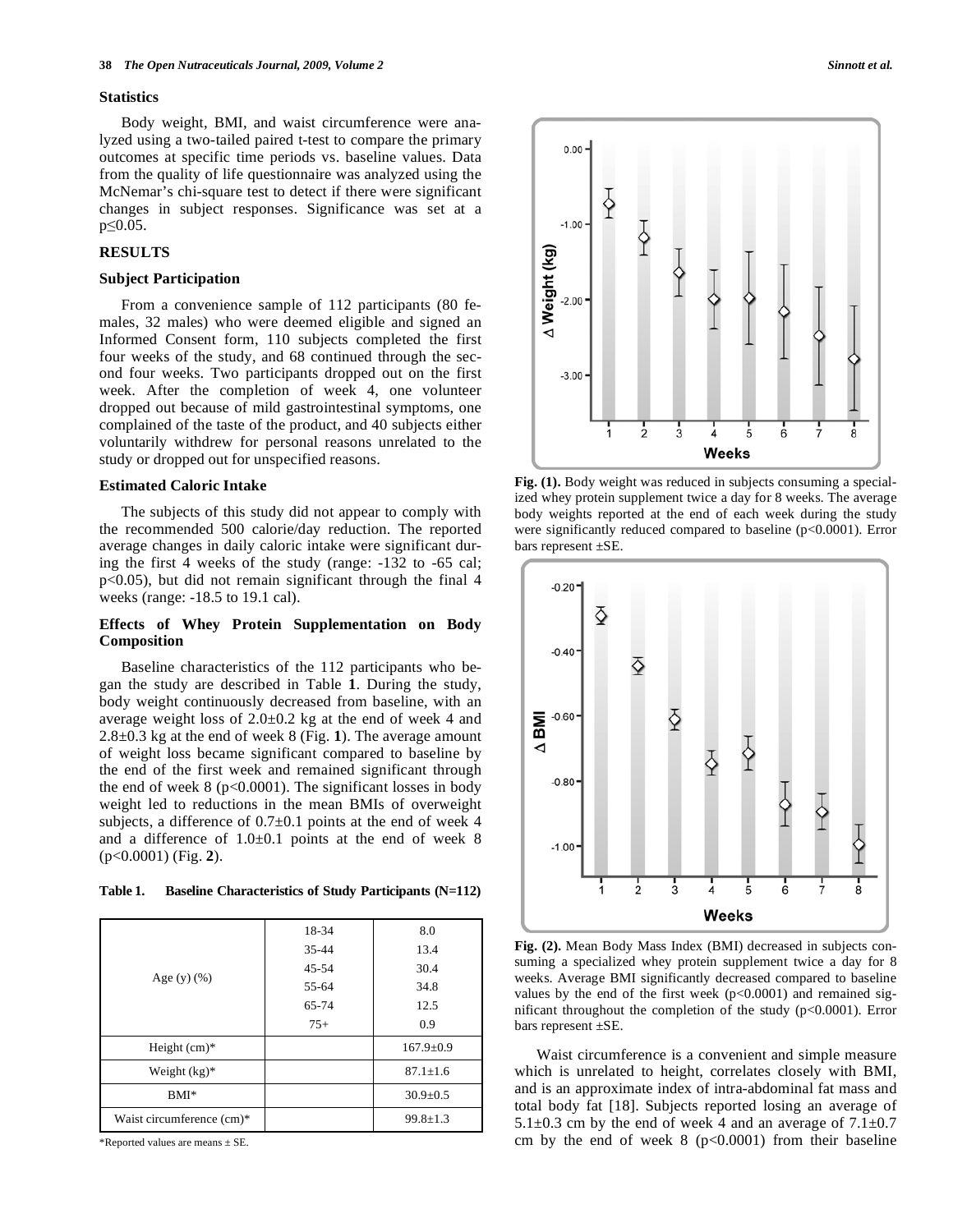#### *The Modifying Effects of A Calcium-rich Whey Protein Supplement The Open Nutraceuticals Journal, 2009, Volume 2* **39**

waists (Fig. **3**). The changes in weight, BMI, and waist circumference were not gender specific, as all three measurements were significantly reduced in both males and females (data not shown).



**Fig. (3).** Waist circumference was reduced in subjects consuming a specialized whey protein supplement twice a day for 8 weeks. The average waist circumferences reported at the end of each week during the study were significantly reduced compared to baseline ( $p<0.0001$ ). Error bars represent  $\pm$ SE.

# **Effects of Whey Protein Supplementation on Quality of Life**

 Analysis of the self-administered quality of life questionnaire showed interesting findings on appetite control, as well as improvements in energy levels (Fig. **4**). While slight improvements were seen in all quality of life parameters during the duration of the study, appetite control and energy levels were enhanced the most. On day 1, 42.85% of subjects reported an ability to control appetite most or all of the time. By the end of week 8, reports of positive levels of appetite control increased by an additional 27.3% of subjects. The increase in the number of subjects reporting improvements in appetite control by the end of the study was significant  $(p<0.01)$ . The percentage of subjects that reported positive energy levels also largely increased by the end of week 8. The subjects' reported improvements in energy levels was statistically significant  $(p<0.01)$ .

# **Adverse Effects**

 The supplement was well-tolerated by the majority of the participants in this study. Adverse events were mostly mild and there were no serious adverse effects reported that required a physician's care. Nineteen subjects reported symptoms such as bloating, flatulence, and headache. Of these subjects, two dropped out before the end of week 1, six dropped out after week 4, and two after week 6. The remaining nine subjects completed all 8 weeks of supplementation, reporting that their symptoms eventually disappeared.

# **DISCUSSION**

 Supplementation with 24.4 g/day of this specialized whey protein for 8 weeks resulted in a steady loss of body weight, decrease in BMI, and decrease in waist circumference in overweight individuals. Subjects also reported better appetite control and energy levels over the study period. We suggest that the effects on weight loss, waist reduction, and appetite control were likely due to an increased daily intake of calcium and consumption of specialized bioactive peptides found in whey protein, as both changes have been associated with positive impacts on weight and body composition.



**Fig. (4).** Results from the Quality of Life questionnaire completed by subjects on Day 1 and at the end of the week 8. The percentages of subjects reporting positive levels of different quality of life parameters increased slightly during the duration of the study. The largest positive effects were seen with appetite control and energy levels.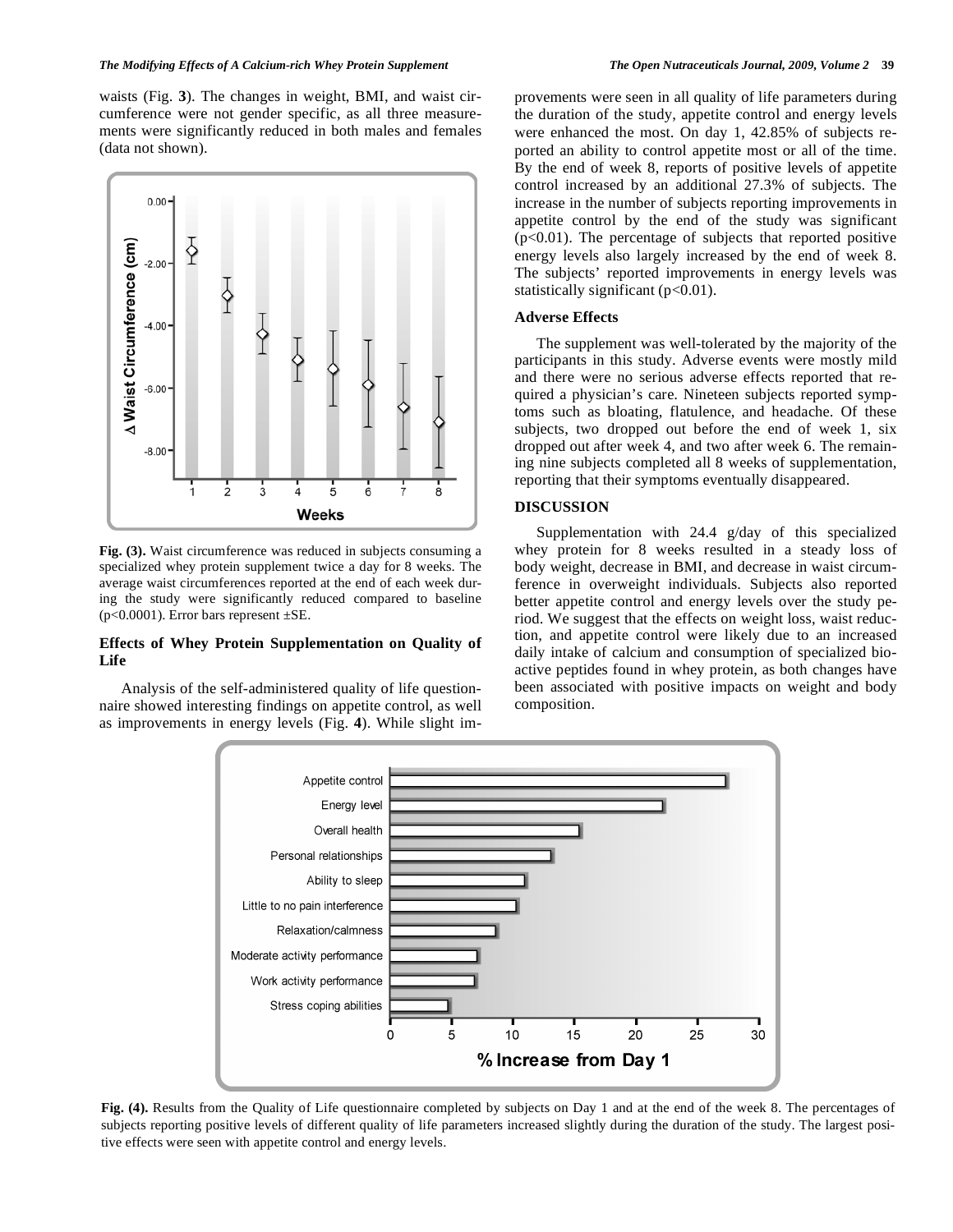Evidence suggests that consumption of an additional 300 mg calcium (~1 dairy serving) per day may result in decreased weight gain, or greater weight loss during dieting, in the range of 0.24-0.35 lbs (0.11-0.16 kg) per year [19]. Increasing calcium intake, via supplementation or dairy consumption, to an amount of 1200 mg/day for 6 months has been shown to enhance weight and fat loss during caloric reduction, with more fat lost from the abdominal region when compared to low calcium diets (500 mg/day) [6]. Many adults in the U.S. consume inadequate amounts of calcium, supporting the need for daily calcium supplementation. The Adequate Intake (AI) requirement for calcium is 1000 mg/day in adults aged 19 to 50 years, while the actual estimated median calcium intake for men in this age group is around 900 mg and for women is around 600 mg [20]. The inadequate intake of calcium becomes more significant with age: the AI for adults aged 51-70 years is 1200 mg/day and the estimated median calcium intake is only 708 mg for men and 571 mg for women [20]. Consumption of this whey protein supplement provided an additional 488 mg/day calcium, bringing intake closer to AI levels for both men and women.

 The mechanisms by which calcium impacts fat and weight loss have not been clearly established. Animal and human studies have shown that increasing dietary calcium can reduce calcitrophic hormone levels and increase fecal fatty acid excretion [21, 22]. Both mechanisms may be responsible for the observed fat loss seen with increased dietary calcium consumption in humans [8].

 An additional component of dairy, whey protein is thought to positively impact fat and weight loss. Highprotein, reduced-calorie or reduced-fat diets have been shown to be an effective means for losing weight and improving body composition in overweight adults [23], while whey protein supplementation has resulted in similar effects. Baer *et al*. [24] demonstrated that after 6 months of receiving 60 g/day of whey protein, subjects weighed less, had less body fat, and lost more inches around the waist compared to a group that consumed increased amounts of carbohydrates. In these and other weight loss studies, the amount of daily protein consumed resulted in increased intake levels above AI values. For both men and women, it is recommended that protein provides around 10-20% of total caloric intake, and most people successfully reach that mark with their normal daily diets [20]. However, consuming amounts of protein that bring the fraction of caloric intake above 20% has repeatedly been demonstrated to assist in fat loss and improvements in body composition [25]. As a result, one proposed solution for the problem of excess body weight is to increase the protein content of the food supply to provide 20- 30% of energy, rather that the current 10-20%.

 The mechanism(s) by which increased protein intake impacts weight and fat loss is not entirely clear. There is evidence suggesting that higher protein intake can enhance thermogenesis compared to diets lower in protein content, resulting in increased energy expenditure [26]. High protein intake may also lead to reduced energy intake at subsequent meals [25]. In addition, dairy proteins, such as whey, contain a high proportion of bioactive compounds, such as angiotensin converting enzyme (ACE) inhibitors and branched chain amino acids, which can act synergistically with calcium to enhance fat loss and maintain lean muscle mass [8]. In this study, and in two previous studies using a related specialized calcium-rich whey protein supplement, the addition of only 20 g protein per day had a positive impact on weight and/or fat loss [15, 16], an amount of protein much smaller than those used in other weight loss studies.

 While the previous studies demonstrated that a specialized, calcium-rich whey protein supplement could positively impact fat loss with the addition of only a small amount of protein per day, effects on weight were not significantly altered compared to controls and effects on appetite were not assessed [15, 16]. Whey protein preloads (40-55 g) consumed 1-4 hours before a meal have been shown to significantly increase satiety when compared to preloads containing carbohydrates or other protein sources, such as casein [27- 29]. To maximize the impact on appetite, this study followed the protocol established by Frestedt *et al*., [16] instructing volunteers to consume the whey protein supplement 20 minutes before breakfast and again 20 minutes before dinner. The subjects in this study reported improvements in appetite control, indicating that consumption of this specialized whey protein supplement may also impact satiety.

 The reported improvement in appetite control, and documented weight loss, would be expected to correlate with a reduction in daily energy intake. However, the subjects of this study did not appear to comply with the recommended 500 calorie/day reduction. It is important to note that dietary recall is one of the largest sources of error in weight loss research [30]. The limitations of this study were that the participants were not in-house, resulting in a high rate of attrition between the beginning and end of the study (60.7%), and that all data collection was dependent on the subjects' compliance with completion of their tracking logs. Therefore, while an attempt was duly made to asses the caloric intake of the volunteer participants in this study, the authors believe that the impact of subjects' diets on the study results cannot be properly assessed.

 Successful weight and fat loss in overweight adults must include a healthy calorie-restricted diet, along with regular exercise. This study should be replicated using a randomized, double-blind, placebo-controlled design in order to exert more strict control over diet and exercise, and to further explore the novel findings of weight and centimeters lost, as well as the improvement in appetite control and energy levels reported by subjects consuming this specialized whey protein supplement.

## **CONCLUSION**

 This open-label study demonstrated that daily consumption of a specialized whey protein supplement, containing 20 g whey protein and 488 mg calcium, significantly decreased weight, BMI, and waist circumference in healthy, overweight adults over an 8 week period. Also noted by the subjects was better appetite control and improved energy levels. The whey protein supplement was demonstrated to be safe to consume over this time period. The ability to draw definitive conclusions is limited because of this study's uncontrolled, open-label methodology. In addition, failure of the subjects to report reduced caloric intake makes it difficult to fully assess the impact of diet on these effects. However, the results are very encouraging and should be explored further using a randomized, double-blind, placebo-controlled trial.